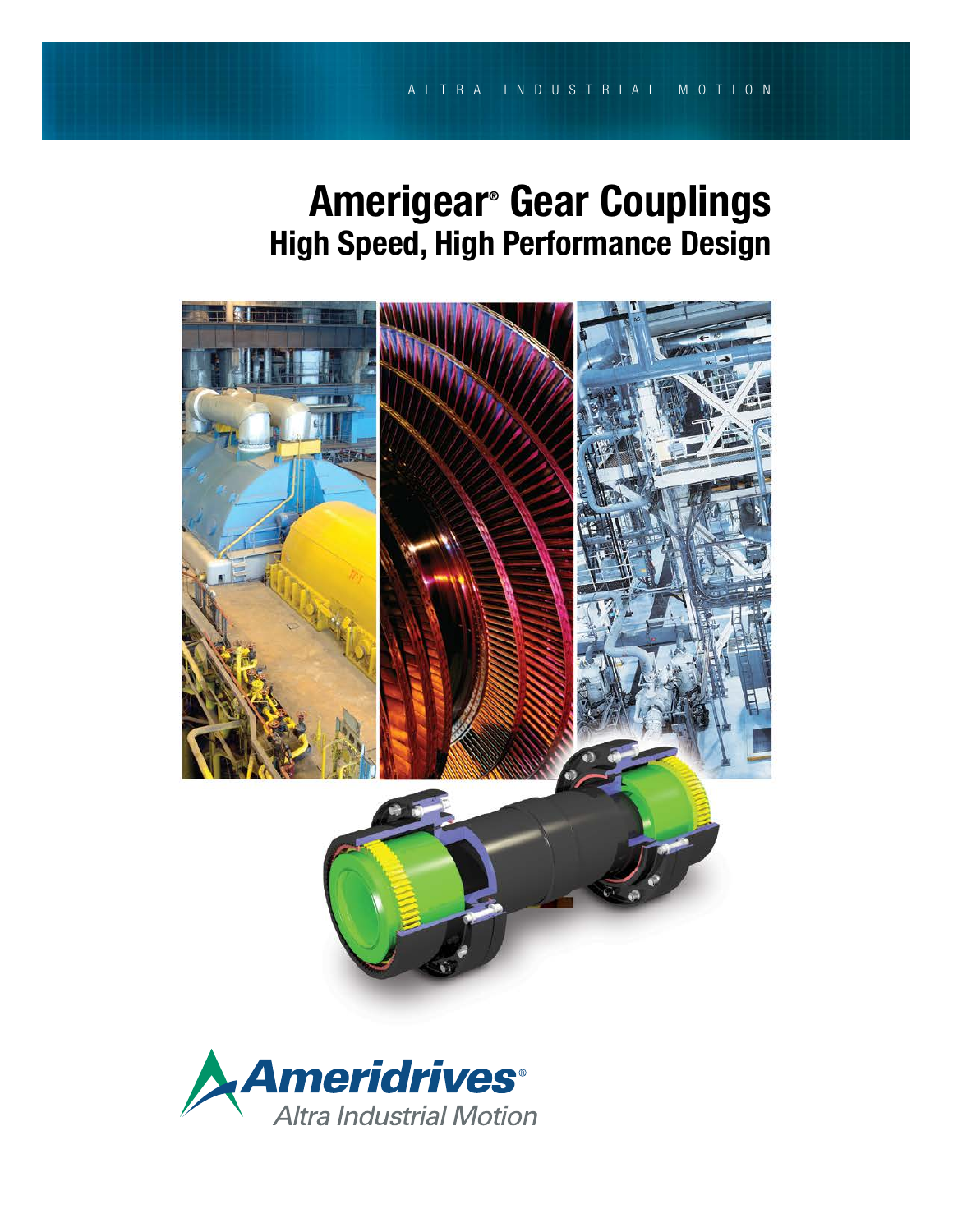

## Amerigear® high performance Class I Gear Couplings Introduction, Design and Manufacturing

#### Amerigear High Performance Class I Gear Coupling

Higher torque, higher speed, and higher misalignment requirements; this is the trend in rotating mechanical equipment. Let Ameridrives Couplings, first to apply the Fully Crowned Tooth concept to a gear-type coupling in the early 1950's, supply a coupling for your needs. Our engineering know-how in tooth design, material and lube selection, and manufacturing techniques stand ready to serve you.

We can supply you with one of our conventional Class 1 high performance designs, or let us custom-design a coupling for your equipment.

If you need to connect two or more pieces of rotating equipment – contact Ameridrives.



#### Conventional Class I Designs

Amerigear Class I High Performance Gear Couplings are compact, offering high torque and high performance characteristics in relation to their size and weight.

The standard line is rated at full 1/4° misalignment per gear mesh. The hubs, sleeves, and spacer are made of high quality AISI 4140 heat treated steel with nitrided gear teeth, providing optimum strength and hardness properties. Fasteners are twelve point Grade 8 bolts and matching self-locking nuts.

The gear tooth is fully crowned. The flanks of the teeth are crowned so that the tooth thickness is greatest at the center of the tooth.

This assures larger contact area per tooth for higher torque capacity and puts more teeth in contact at a given angle. The crowned flank eliminates end-of-tooth loading, provides optimum load distribution, and corrects for all types of misalignment with minimum backlash.

Tips of the teeth are crowned with a radius equal to the outside radius of the gear element. The crowned tip contacts the root of the internal gear teeth in the external sleeve, accurately piloting the sleeve and permitting minimum diametral sleeve clearance to assure good dynamic balance characteristics.

Faces of the teeth adjacent to the tips are crown chamfered to eliminate interference with sleeve tooth fillets, allowing true involute flanks of gear teeth to be in contact with the sleeve tee regardless of operating angle.

#### Custom High Performance **Designs**

These couplings are customdesigned to your needs, whether they involve weight or size



limitations, high temperature, high speed, or extreme misalignment requirements. We would select a material suitable for your application from a variety of choices including 1045, 4140 Nitrided, 4340 Nitrided, Nitralloy, 8620 or 9310 carburized.

Fastener selection again would be dependent on your requirements. They could be Grade 5, Grade 8, Aircraft type, Inconel, etc.

Tooth design would be fully crowned and specifically designed to your needs which could be as high as 7-1/2° per mesh. Coupling balance would also be based on your requirements.

#### Conventional Class I **Manufacturing**

Amerigear couplings are manufactured to precise tolerances. Tips of external gear teeth are spherically ground for a precision fit with mating internal sleeve teeth. All other pilots utilize interference fits.

Gear teeth are manufactured by precision hobbing and shaping equipment to exacting standards of tooth finish, profile, and spacing. All parts are magnetic particle inspected to assure soundness and reliability.

Balancing is performed by components on sensitive balancing machines to assure smooth, vibration-free operation of the installed coupling.

Parts are heat-treated to controlled specifications to provide maximum strength and coupling life.

#### Custom High Performance **Manufacturing**

All the standard practices used to manufacture our conventional Class I couplings are used, plus any special requirements deemed necessary for a specific application including material property tests, ultrasonic tests, 100% inspection, assembly check balancing, etc.

#### API-671 Specification

Class I Amerigear couplings can optionally be built to comply with API-671.

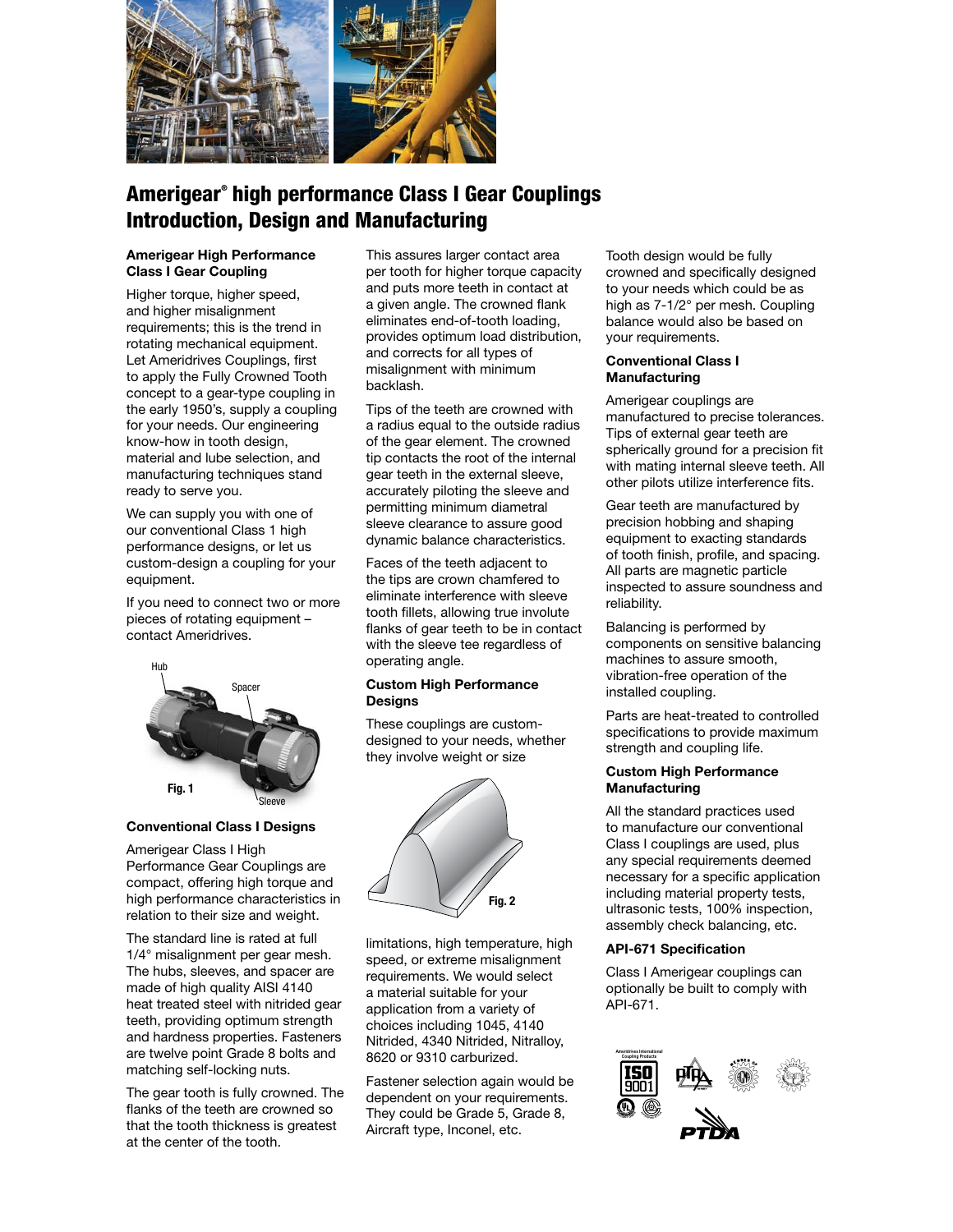# Coupling Selection and Order Information

#### 1. Obtain shaft sizes.

Compare shaft sizes of driving and driven equipment with maximum bores listed on page 4 to determine tentative coupling size.

#### 2. Compute effective torque to be transmitted. Select service factor from the adjacent table. Determined design torque as follows:

 $Torque =  $horsepower$$  $RPM$ 

Check torque ratings on page 6 and confirm coupling size, or increased to a size with a torque rating equal to or greater than design torque.

#### 3. Check maximum speed of coupling. Find the curve on page 6 appropriate to the size and style selected. Knowing the required shaft separation, read the approximate maximum operating speed. These speeds are given only as a guide, since the maximum speed depends on system characteristics.

#### 4. Check space limitations.

Dimensions of the selected coupling should be compared with the space provided in the application to assure proper clearances. Shaft extensions, separation, and clearance to align coupling should be considered.

#### Example:

A steam turbine rated at 10,500 HP is to drive a centrifugal compressor at 7800 rpm. Shaft sizes are 4" for the turbine and 3.5" for the compressor, both incorporating (2) standard AGMA reduced keys. Shaft separation is 24" and continuous lubrication is desired. On the basis of the 4" bore, a size 103 is selected.

Torque =  $\frac{10500 \times 63025 \times 1.0}{7800}$  $7800$ 

$$
= 84841 \text{ in.lb.}
$$

The maximum torque for a 103 continuous lube coupling is 115, 000 in.lb. The maximum speed at 24" shaft separation is about 11,000 rpm. Therefore, a 103 FELE coupling is suitable for this application.

### Coupling Series Designations



Designates additional design features: Reduced Moment (RM) or Marine Style (MS)

Note: In accordance with our established policy to constantly improve our products, the specifications contained herein are subject to change without notice.

#### When ordering, specify the following information:

- 1. Shaft or bore sizes, keyway dimensions, and hub lengths. Give exact sizes with tolerances.
- 2. Load—horsepower and/or torque at a specific rpm. State normal (steadystate) and peak (transient) conditions.
- 3. Speed—minimum, normal, and maximum.
- 4. Application—type of driving and driven equipment.
- 5. Space limitations—envelope dimensions, shaft extensions, and shaft separation.
- 6. Unusual misalignment conditions, normal and maximum.
- 7. Modifications and special requirements.
- 8. Unusual operating conditions ambient temperature and atmosphere.
- 9. Quantity and delivery requirements.
- Note: If you need more information or assistance when selecting a coupling, contact Ameridrives Couplings.

### Service Factors

|                                               |                                                                            | <b>Type Driver</b> |                                                  |                                 |  |  |
|-----------------------------------------------|----------------------------------------------------------------------------|--------------------|--------------------------------------------------|---------------------------------|--|--|
| Load                                          | <b>Driven Equipment</b>                                                    |                    | <b>Steam Engines</b><br>Water<br><b>Turbines</b> | Reciprocating<br><b>Engines</b> |  |  |
| Constant<br>Torque                            | Centrifugal Pumps and<br>Compressors; Conveyors,<br>Generators, Light Fans | 1.00               | 1.25                                             | 1.50                            |  |  |
| Slight<br>Torque<br><b>Fluctuations</b>       | Machine Tools, Large Fans,<br>Screw Compressors and<br>Pumps               | 1.50               | 1.75                                             | 2.00                            |  |  |
| Sub-Stantial<br>Torque<br><b>Fluctuations</b> | Reciprocating<br>Compressors, Marine Drive<br>Shafts, Mill Drives          | 1.75               | 2.00                                             | 2.50                            |  |  |

Caution: Surface factors applied incorrectly will increase coupling size and weight unnecessarily. Service factors should be applied to lower of two torque ratings of driver or driven equipment. If coupling selection with service factor is too heavy or large, consult Ameridrives Couplings. Factors should be applied to normal operating torques only.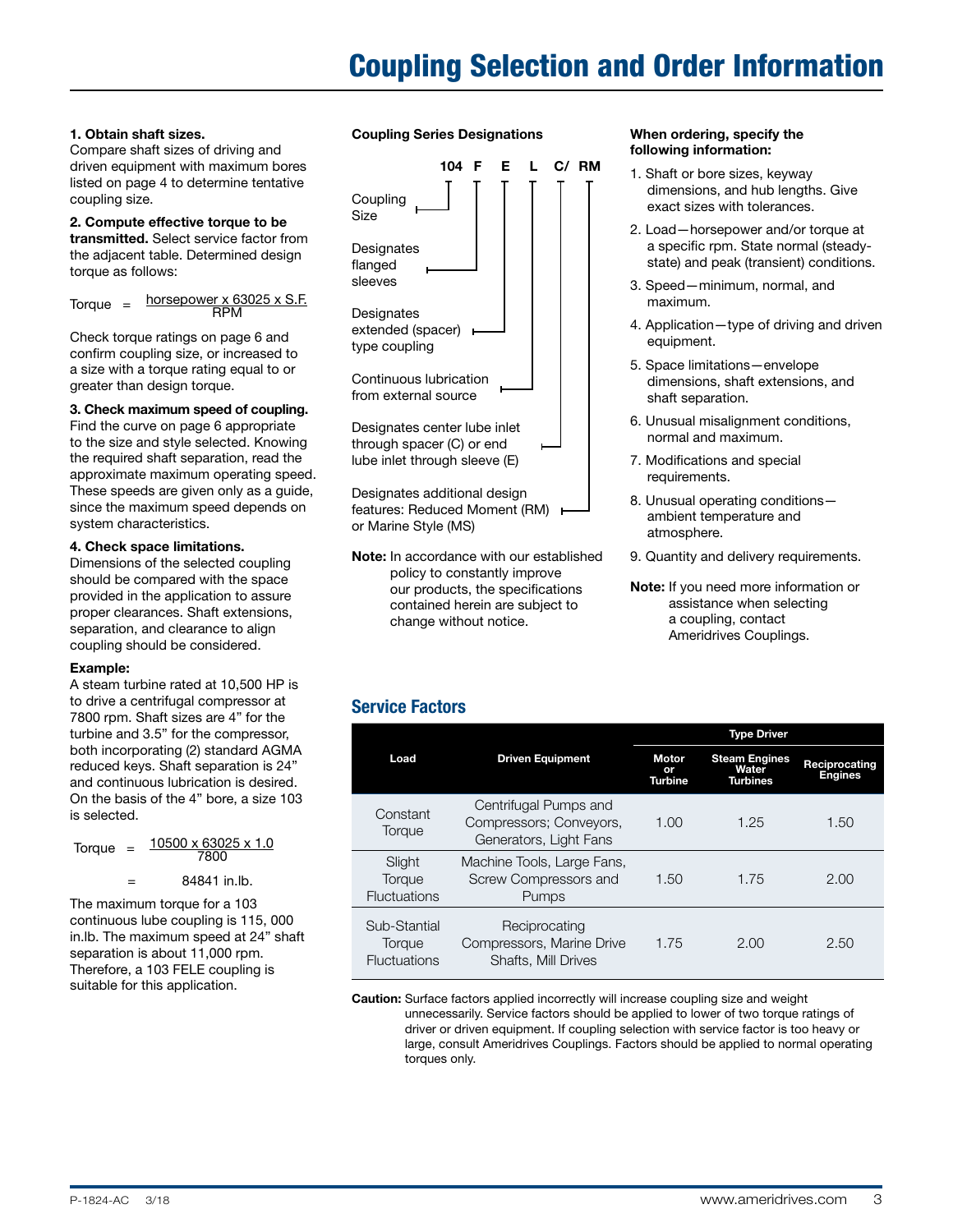## Bore and Keyway Information

### Maximum Bore Data - Series FE, FELE, FE/RM, FELE/RM, FELC/RM



| <b>Size</b>         | Max. Bore               | Max. Bore                | Max. Bore                        | Max.Bore                    | <b>Puller Hole</b> |             |  |
|---------------------|-------------------------|--------------------------|----------------------------------|-----------------------------|--------------------|-------------|--|
|                     | 2 Square<br><b>Keys</b> | 2 Reduced<br><b>Keys</b> | <b>Shrink Drive</b><br>(Keyless) | With<br><b>Puller Holes</b> | D.B.C              | <b>Size</b> |  |
| $101 - \frac{1}{4}$ | 1.500                   | 1.688                    | 1.500                            | 1.38                        | 1.75               | $1/4 - 20$  |  |
| $101 - \frac{1}{2}$ | 2.125                   | 2.250                    | 2.000                            | 2.00                        | 2.44               | $1/4 - 20$  |  |
| 102                 | 2.688                   | 2.875                    | 2.500                            | 2.75                        | 3.19               | $1/4 - 20$  |  |
| $102 - 1/2$         | 3.062                   | 3.250                    | 3.000                            | 3.12                        | 3.69               | $3/8 - 16$  |  |
| 103                 | 3.750                   | 4.000                    | 3.500                            | 3.88                        | 4.50               | $3/8 - 16$  |  |
| $103 - 16$          | 4.500                   | 4.688                    | 4.125                            | 4.62                        | 5.31               | $3/8 - 16$  |  |
| 104                 | 5.188                   | 5.500                    | 4.750                            | 5.50                        | 6.25               | $3/8 - 16$  |  |
| $104 - 16$          | 5.500                   | 5.875                    | 5.125                            | 5.75                        | 6.62               | $1/2 - 13$  |  |
| 105                 | 6.375                   | 6.500                    | 5.875                            | 6.50                        | 7.50               | $1/2 - 13$  |  |
| $105 - 1/2$         | 7.125                   | 7.250                    | 6.500                            | 7.00                        | 8.25               | $1/2 - 13$  |  |
| 106                 | 8.000                   | 8.312                    | 7.250                            | 8.00                        | 9.25               | $5/8 - 11$  |  |
| 107                 | 9.000                   | 9.500                    | 8.250                            | 9.50                        | 10.75              | $5/8 - 11$  |  |
|                     |                         |                          |                                  |                             |                    |             |  |

Notes:

1. Maximum bores for keyed shafts are for standard key sizes and interferences listed below, short hub lengths, and rated sealed lube torques. Maximum bore may be increased in most cases when using longer hubs or transmitting less than rated torque. Maximum bore may have to be decreased when using 1 (one) key or increased interference. Consult Ameridrives Couplings.

2. Maximum bores for shrink drives are based on a bore-to-barrel ratio of 1.45. Actual maximum will be determined by the amount of interference required to achieve the desired torque transmission capability.

## Installation and Alignment

The equipment to be coupled must be accurately positioned and aligned to assure maximum coupling life. It is recommended that "cold" misalignment not exceed 1/3 of rated misalignment capacity. This allows for errors and calculated misalignment or unexpected movements of equipment throughout the life of the coupling.

Alignment checks should be taken on hub surfaces as shown in Fig. 1 (page 2).

For coninuously lubed couplings, two lube nozzles at 180° are recommended. Oil supply tubes should be designed to maintain a flow rate of approximately 8 feet per second. Orifices should be designed to produce a minimum exit velocity of 20 feet per second. See Fig. 3 (page 5) for lube flow rate requirements.

For sealed lube couplings, a sufficient quantity of oil or grease should be used so that during operation, an annulus is maintained at least 1/4" below the gear minor diameter. This quantity is listed to the right, and is called out on our sales drawings.

Observe the following precautions:

1. Do not interchange coupling components with those of similar assemblies, since hub tooth tips are mated to matching sleeves. Bolt holes are line reamed and are not interchangeable.

|             | Oil Capacity per Mesh<br><b>For Seales Lube Couplings</b> |      |              |      |  |  |
|-------------|-----------------------------------------------------------|------|--------------|------|--|--|
| <b>Size</b> |                                                           | FE   | <b>FE/RM</b> |      |  |  |
|             | <b>Pints</b>                                              | Lb.  | Pints        | Lb.  |  |  |
| 101-¼       | .03                                                       | .03  | .05          | .05  |  |  |
| 101-½       | .05                                                       | .05  | .09          | .08  |  |  |
| 102         | .08                                                       | .07  | .17          | .16  |  |  |
| $102 - 1/2$ | .09                                                       | .09  | -21          | .20  |  |  |
| 103         | .15                                                       | .14  | .39          | .37  |  |  |
| $103 - 16$  | .22                                                       | .21  | .70          | .66  |  |  |
| 104         | .27                                                       | .25  | .93          | .87  |  |  |
| $104 - 1/2$ | .36                                                       | .34  | 1.34         | 1.26 |  |  |
| 105         | .53                                                       | .50  | 1.92         | 1.80 |  |  |
| $105 - 16$  | .86                                                       | .81  | 2.86         | 2.68 |  |  |
| 106         | .84                                                       | .79  | 3.21         | 3.02 |  |  |
| 107         | 1.55                                                      | 1.46 | 6.57         | 6.17 |  |  |

- 2. Fasteners should be replaced after being assembled and disassembled a maximum of 10 times.
- 3. Tighten flange nuts to the correct torques as shown in the chart below.

| <b>Size</b>         | *Nut                                               | <b>Flange Bolts</b> |             |            |  |  |
|---------------------|----------------------------------------------------|---------------------|-------------|------------|--|--|
|                     | <b>Tightening</b><br>Torque<br>(Dry)<br>In. - Lbs. | Qty.                | <b>Size</b> | <b>DBC</b> |  |  |
| $101 - \frac{1}{4}$ | 125                                                | ട                   | $1/4 - 28$  | 3.875      |  |  |
| $101 - 1/2$         | 250                                                | 6                   | 5/16-24     | 4.812      |  |  |
| 102                 | 450                                                | 8                   | $3/8 - 24$  | 5.75       |  |  |
| $102 - 1/2$         | 450                                                | 8                   | $3/8 - 24$  | 6.75       |  |  |
| 103                 | 450                                                | 10                  | $3/8 - 24$  | 7.937      |  |  |
| $103 - 1/2$         | 450                                                | 12                  | $3/8 - 24$  | 8.937      |  |  |
| 104                 | 1000                                               | 10                  | $1/2 - 20$  | 10.375     |  |  |
| $104 - 1/2$         | 1000                                               | 12                  | $1/2 - 20$  | 11.375     |  |  |
| 105                 | 1000                                               | 16                  | $1/2 - 20$  | 12.375     |  |  |
| $105 - 1/2$         | 1000                                               | 18                  | 1/2-20      | 13.375     |  |  |
| 106                 | 1000                                               | 18                  | $1/2 - 20$  | 14.375     |  |  |
| 107                 | 2100                                               | 18                  | 5/8-18      | 16.625     |  |  |

\*Decrease tightening torque to 75% of values when threads are lubricated.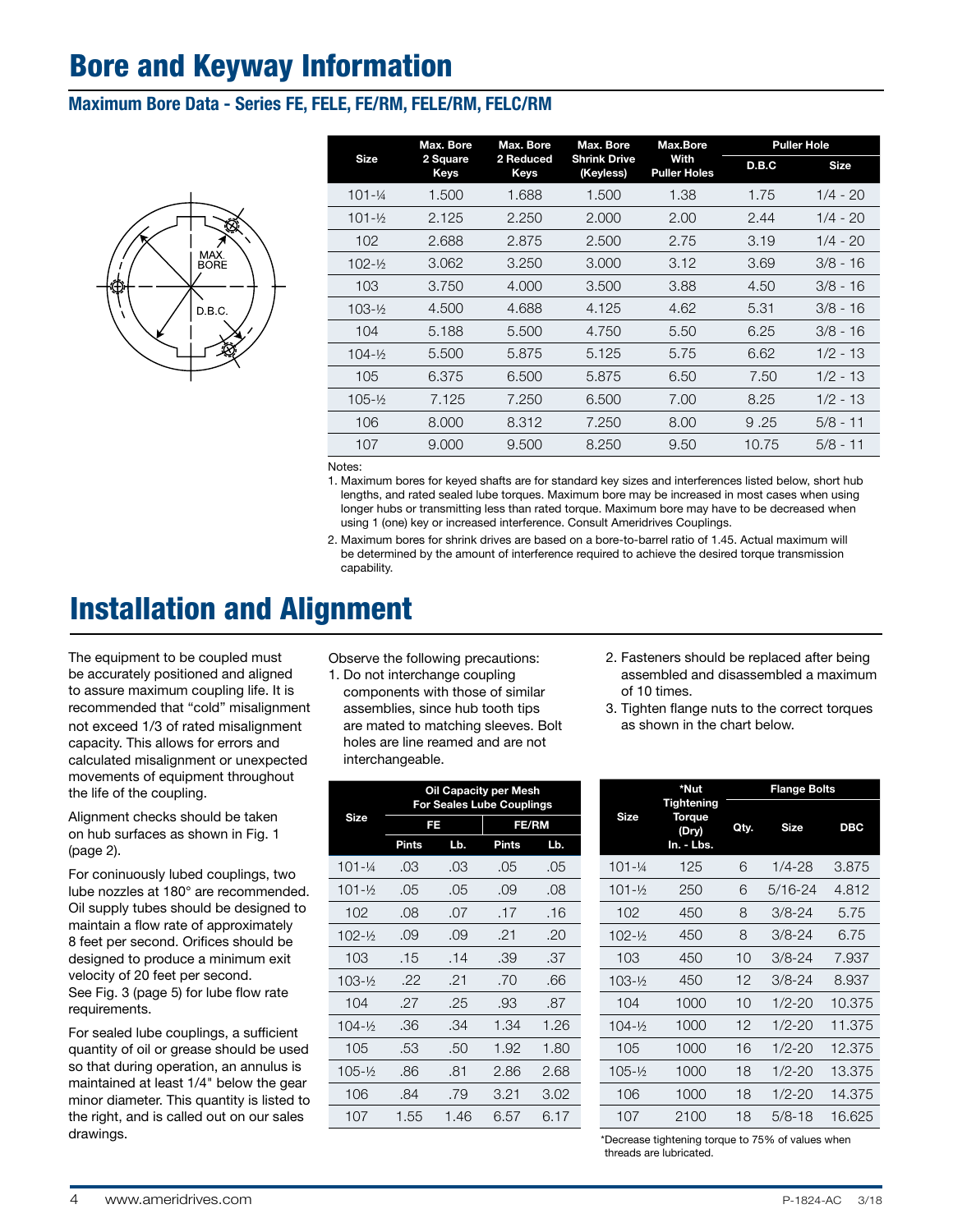# Lubrication

### Lubrication Comparison Data Sealed vs. Continuous

Gear-type couplings may be continuously-lubricated, or may be filled with a specific quantity of lubricant and sealed. There are many factors governing which method should be chosen, and each coupling application must be evaluated with respect to its particular requirements. Some factors to be considered are listed at right. Generally, where application parameters do not demand continuous lubrication, a sealed unit is the preferred choice. If an application is being considered where the best method of lubrication is not easily determined, please consult the factory.



### Sealed Lube

- 1. Affords the opportunity to choose the best lubrication available.
- 2. Outside contaminants effectively prohibited from entering working gears.
- 3. Case design is simplified not required to be an oil-tight enclosure.
- 4. Coupling may operate for extended periods of time without servicing, other than the normal leakage checks.
- 5. In disconnect type couplings, there is a definite limit for maximum differential speed, due to seal rubbing.
- 6. Seals are required in connected equipment.
- 7. Seals tend to wear and age. Replacement is not always easy.
- 8. High ambient temperatures may adversely affect the lubricant.

Since there is no universal agreement as to what high speed really is, there are no universal answers and recommendations concerning highspeed lubrication. Ambient temperature, coupling alignment, tip clearance, and duty cycle are all important variables. Should packed lubrication seem to be the proper method of lubrication, it is generally conceded that a fluid lubricant is the best choice, as grease tends to separate and lose its effectiveness due to the high centrifugal force acting on its various ingredients at high rotational speed. Some oils which have operated satisfactorily at high speed include Nuto No. 146 Humble Oil, Lubriplate No. 8 by Fiske Brothers, Transmission Oil No. 140 by Continental and Gearup No. 140 by Standard Oil of Ohio. Viscosity of these oils range from 2100 to 3600 SUS @ 100°F. An oil which conforms to MIL-L-2105 gr. 140 is acceptable.

In cases where the customer prefers to use a grease lubricant, it is essential that the choice of grease be made carefully, since only a few greases have been formulated and tested at conditions which impose very high centrifugal force on them. Generally, any greasepacked Class I coupling operating over 5000 rpm should be packed with a special high-speed grease. Specialized synthetic greases have been used very successfully including Anderol 786 by Tenneco Chemical, Syn-Tech 3913-G1 and Amoco coupling grease.

#### Continuous Lube

- 1. Permits continuous operation but requires periodic sludge removal.
- 2. Permits high differential speed in disconnect type couplings.
- 3. Removes generated heat effectively and increases coupling life significantly in applications subject to high ambient temperature conditions.
- 4. May eliminate the need for costly seals and connected equipment.
- 5. Eliminates seals in the coupling itself.
- 6. Does not permit the choice of best lubricating oils.
- 7. Requires oil supply filtration to 5 micron or less absolute particle size.
- 8. Requires an oil tight case.

Amerigear Class I Continuously-Lubricated Flexible Couplings have a differential level between inlet and outlet to assure positive oil flow. Design provides for retention of oil in event of pump failure or intermittent-type lubrication. Two lube nozzles at 180° are recommended to assure uniform oil input and distribution. Lubricant should be a high quality, stable petroleum oil with a suitable, noncorrosive load-carrying additive. Viscosity should be a minimum of 50 SUS at 180°F. An oil which conforms to MIL-L-17331 is satisfactory. Couplings using inlet through spacer flange have oil receiver cavities which not only assure uniform distribution but also serve as accumulators for centrifuged deposits. These couplings also incorporate anti-sludge discharge holes in the sleeves, which are designed to maintain a positive lube flow to minimize sludge buildup. See Fig. 4.

In the presence of such contributing factors as high temperature, coarse filtration, low volume, free air circulation, moisture and so on, it is inevitable that sludge and oxidized particles will accumulate in the coupling sleeves. Periodic cleaning is absolutely mandatory. The frequency varies for each installation. As a precaution, within two to three months of initial operation, high speed couplings should be checked for sludge. Future maintenance should be based on the residue found at that time.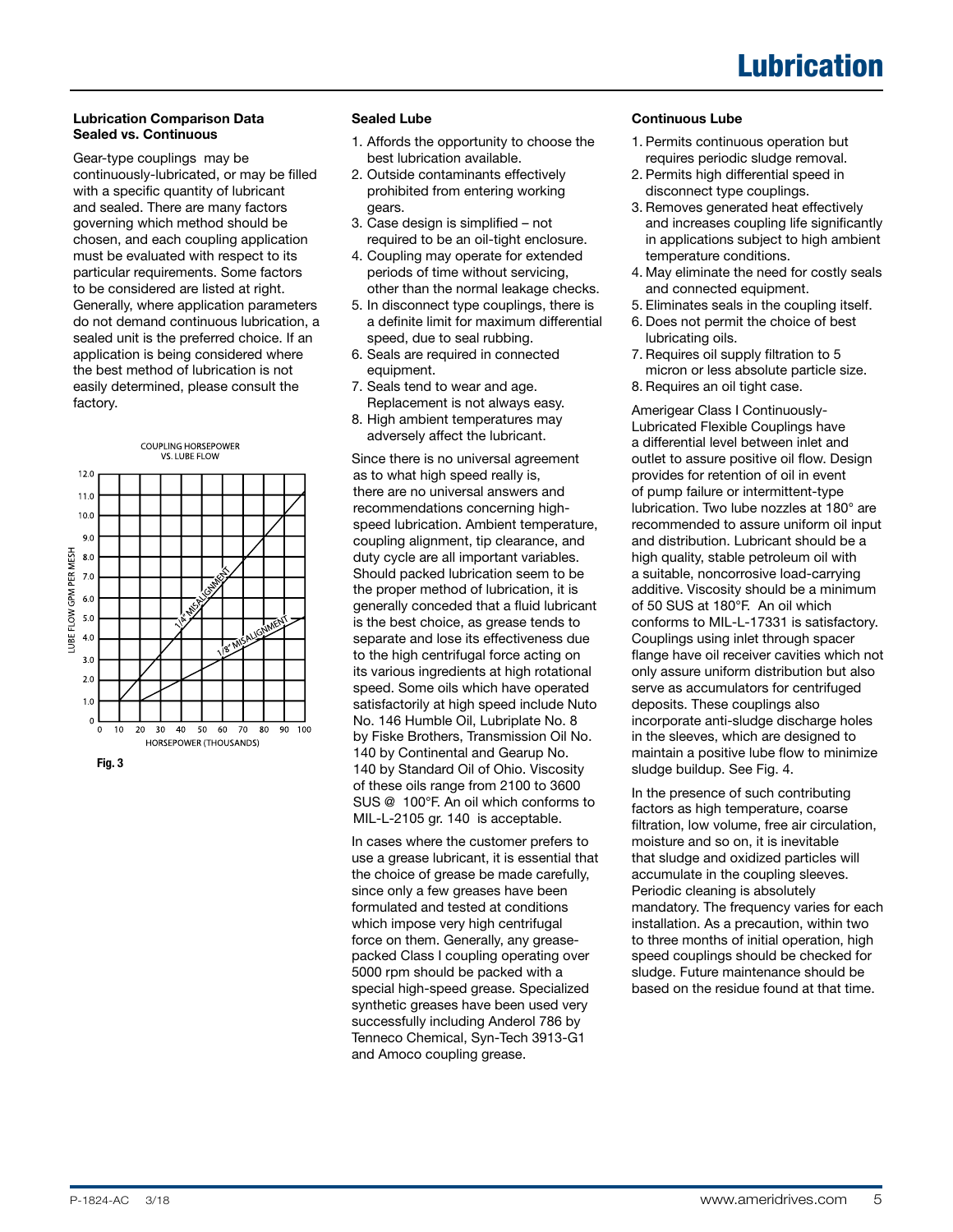# Torque and Balancing Data

### Torque Ratings

Coupling torque capacity is given at full 1/4° misalignment per gear mesh. When operating at 1/8°, the normal torque capacity of gearing is 7% greater than the values shown.

Apply correct service factor as shown on page 3. If higher torque capacity is required and the size is restricted, consult Ameridrives.

### Balancing Procedure

(Standard Balance): All sleeves, hubs and other short parts are single-plane balanced. Spacers and other long parts are two-plane balanced. Fasteners are weigh-balanced in sets, i.e. all fasteners of the same size for one coupling are balanced together. Balancing is accomplished by metal removal.

Each component is balanced so that the level of residual unbalance for each plane does not exceed the greatest value determined by the following:

 $U = 4W/N$ 

- $U = .0008 W$
- $U = .01$

#### Where:

- U = Residual unbalance (ounce-inches)
- W= Weight of component (pounds), apportioned per balance plane
- $N =$  Maximum continuous operating speed (revolutions per minute)

|                     | Coupling Torque Capacity, in.-lb. |                |                                               |  |  |  |
|---------------------|-----------------------------------|----------------|-----------------------------------------------|--|--|--|
| <b>Size</b>         | <b>Normal</b>                     | Peak           |                                               |  |  |  |
|                     | <b>Continuous</b><br>Lube         | Sealed<br>Lube | <b>Continuous &amp;</b><br><b>Sealed Lube</b> |  |  |  |
| $101 - \frac{1}{4}$ | 9,500                             | 12,000         | 30,000                                        |  |  |  |
| $101 - \frac{1}{2}$ | 22,000                            | 28,500         | 67,000                                        |  |  |  |
| 102                 | 45,000                            | 50,500         | 138,000                                       |  |  |  |
| $102 - 1/2$         | 71,000                            | 81,000         | 240,000                                       |  |  |  |
| 103                 | 115,000                           | 136,000        | 400,000                                       |  |  |  |
| $103 - \frac{1}{2}$ | 172,000                           | 210,000        | 548,000                                       |  |  |  |
| 104                 | 245,000                           | 310,000        | 910,000                                       |  |  |  |
| $104 - \frac{1}{2}$ | 350,000                           | 436,000        | 1,200,000                                     |  |  |  |
| 105                 | 475,000                           | 590,000        | 1,750,000                                     |  |  |  |
| $105 - \frac{1}{2}$ | 620,000                           | 780,000        | 2,000,000                                     |  |  |  |
| 106                 | 720,000                           | 950,000        | 2,500,000                                     |  |  |  |
| 107                 | 1,000,000                         | 1,375,000      | 4,000,000                                     |  |  |  |

# Speed Ratings

#### Speeds - General

The graph in Fig. 4 shows maximum operating speeds for all "F" series Amerigear Flexible Couplings. This may be used as a preliminary guide when selecting a coupling. Contact Ameridrives for information on other Amerigear series.



### Speeds - Class I

The speed limits shown above are only a guide and are based on average system characteristics.

Gear couplings are part of a drivetrain system. If a system is very rigid and stiff, then the maximum speed might be increased, or if a system is soft and has a long shaft overhang, then it may be necessary to decrease speed limits.

Whenever possible, a detailed system critical speed analysis should be carried out.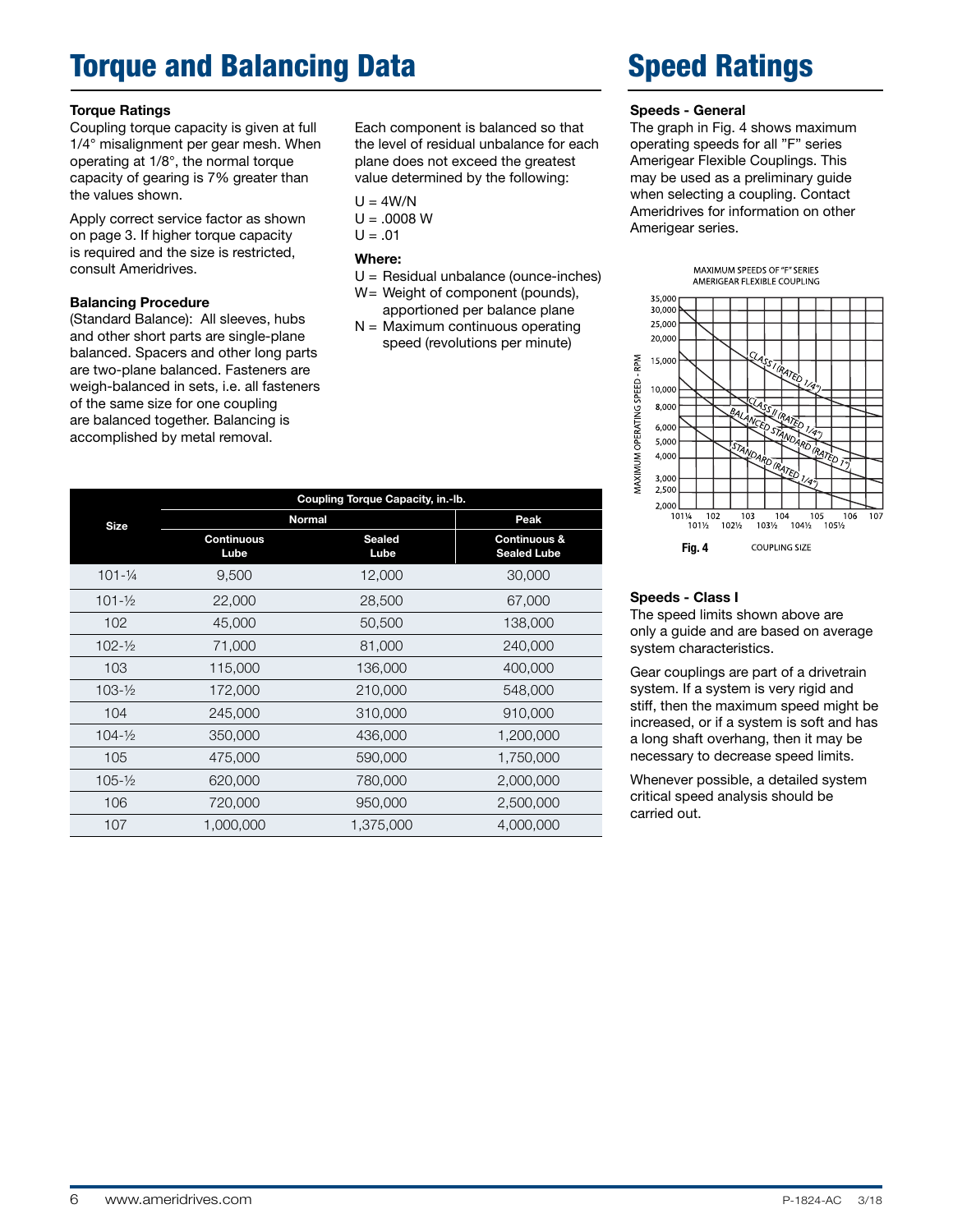## Series FE & FELE

This series of coupling is used for high performance applications requiring high torque, high-speed and/or high misalignment capabilities.

The FE is equipped with positive O-ring seals for retention of oil or grease in sealed-lube applications.

The FELE is designed for continuous type lubrication with lube being fed into coupling at each end and discharging through the spacer. See pages 4-6 for maximum bores, torque ratings, lube requirements, speed limits, and unbalance data.



### Dimensions (Inches)

| <b>Size</b>         | Α     | в     | C.<br><b>Minimum</b> | D     | Е     | F     | G   | н<br><b>Minimum</b> | J    | Κ    |
|---------------------|-------|-------|----------------------|-------|-------|-------|-----|---------------------|------|------|
| $101 - \frac{1}{4}$ | 4.75  | 2.12  | 4.00                 | 3.12  | 2.66  | 2.38  | .06 | 3.88                | .88  | .38  |
| $101 - \frac{1}{2}$ | 5.75  | 2.88  | 4.25                 | 3.94  | 3.44  | 3.12  | .06 | 4.12                | .94  | .38  |
| 102                 | 6.81  | 3.62  | 4.25                 | 4.88  | 4.38  | 4.00  | .09 | 4.12                | 1.06 | .44  |
| $102 - \frac{1}{2}$ | 7.81  | 4.25  | 4.31                 | 5.88  | 5.31  | 4.84  | .09 | 4.12                | 1.19 | .50  |
| 103                 | 9.06  | 5.12  | 4.38                 | 7.06  | 6.38  | 5.81  | .09 | 4.19                | 1.31 | .56  |
| $103 - 1/2$         | 10.12 | 6.00  | 6.00                 | 8.06  | 7.25  | 6.62  | .12 | 5.75                | 1.44 | .62  |
| 104                 | 11.75 | 7.00  | 6.00                 | 9.31  | 8.38  | 7.75  | .12 | 5.75                | 1.56 | .69  |
| $104 - \frac{1}{2}$ | 12.75 | 7.50  | 6.00                 | 10.25 | 9.44  | 8.69  | .16 | 5.69                | 1.69 | .75  |
| 105                 | 13.75 | 8.50  | 6.00                 | 11.25 | 10.44 | 9.69  | .16 | 5.69                | 2.00 | 1.00 |
| $105 - 1/2$         | 14.75 | 9.50  | 6.00                 | 12.25 | 11.44 | 10.50 | .16 | 5.69                | 2.25 | 1.19 |
| 106                 | 15.75 | 10.50 | 6.00                 | 13.25 | 12.25 | 11.25 | .16 | 5.69                | 2.38 | 1.25 |
| 107                 | 18.25 | 12.00 | 6.00                 | 15.25 | 13.88 | 12.88 | .19 | 5.62                | 2.56 | 1.38 |

# Series FE/MS & FELC/MS

This series of couplings is used for high performance applications requiring high torque, high speed and/or high misalignment capabilities, and where oversize bore capacity or flange-type mounting is required.

The FE/MS is equipped with positive O-ring seals in resilient carriers for retention of oil or grease in sealed-lube applications.

The FELC/MS is designed for continuous type lubrication with lube being fed into coupling at the spacer and discharged at the ends. The exit holes in the rigid hubs provide positive flow and minimize the buildup of deposits. See pages 4-6 for torque ratings, lube requirements, speed limits and unbalance data.